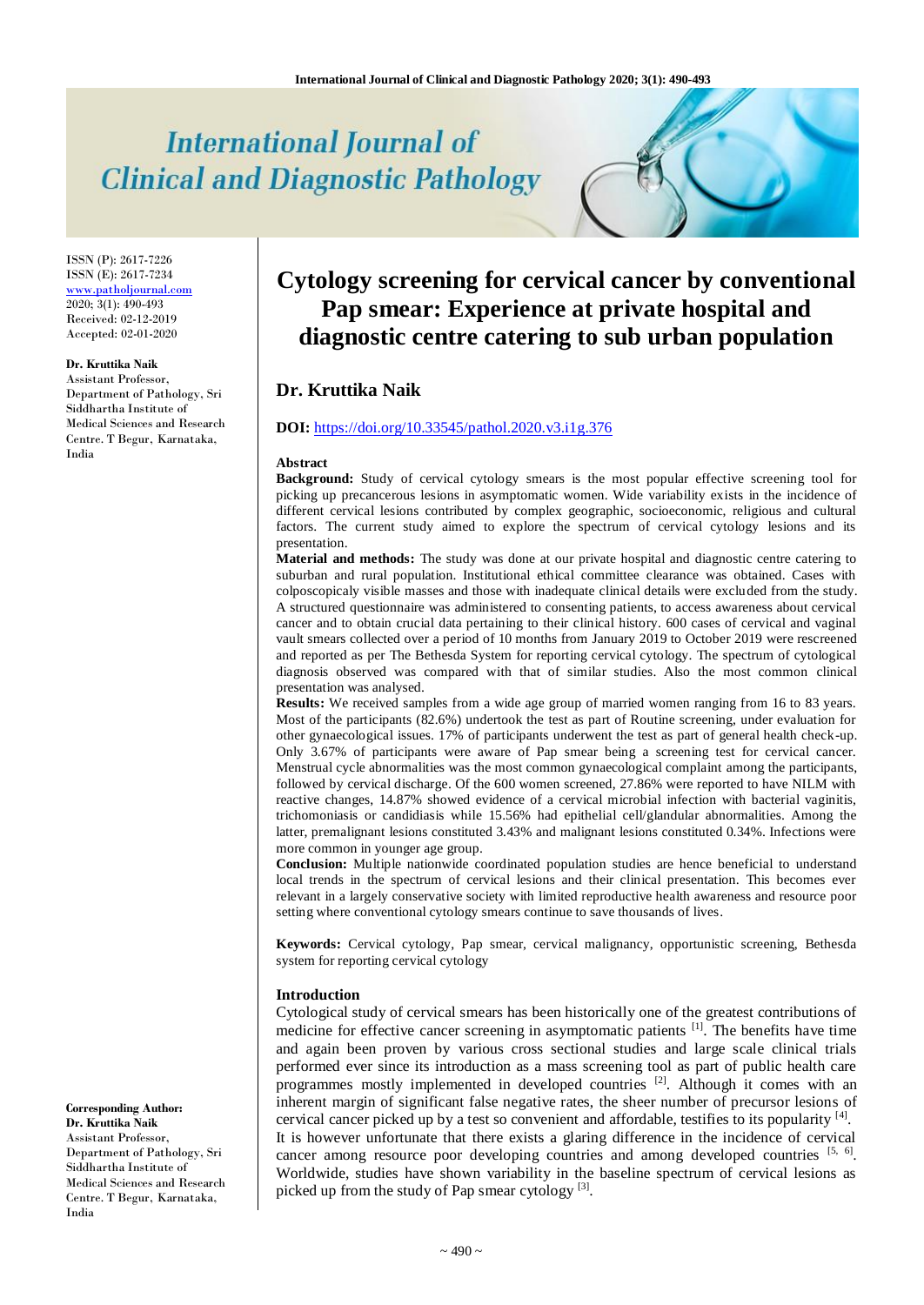Numerous factors have been quoted as reason for this variation in local cancer incidence, resonating with the geographical, socio-economical, religious, cultural factors, sexual profile, health care seeking behaviour, prevalent strains of oncogenic HPV infections and inherent genetic susceptibility  $[7, 8, 9, 10, 11, 12]$ . India shares a major burden of deaths by cervical cancer. The reported incidence of cervical cancer adjusted for age from different states in India varies from 6 to 29% of all cancers in women  $[13]$ . Introduction of a standardised reporting system by The Bethesda System (TBS) for Reporting Cervical Cytology has had profound impact on sensitivity and specificity of pap smear for detecting Lesions like LSIL and HSIL<sup>[14]</sup>. Still, the factor of observer variability persists to a certain extent  $[1, 4, 15, 16, 17]$ . Our study tries to explore the spectrum of cervical cytological diagnosis in the local population. We also analysed the health care seeking behaviour and the most common clinical presentation of patients undergoing the Pap smear procedure. This is even more pertinent as awareness on Reproductive health remains unfortunately inadequate in a largely conservative society which considers discussion of gynaecological issues as taboo [16].

# **Material and Methods**

The study was conducted at a private hospital and diagnostic centre for a period of of 10 months from January 2019 to October 2019, where all cervical and vaginal vault smears received were stained with Rapid Pap stain and carefully screened by trained and experienced cyto-pathologists and the spectrum of cytological diagnosis were reported as per The Bethesda system for reporting cervical cytology. We have a strict protocol at place in our institute for reducing the observer variability. Lower false negative and false positive error rates are achieved by rescreening 20% of all cases reported negative and targeted rescreening of all positive cases.

Cases with history of evident mass on colposcopic examination and those with inadequate data were excluded from the study. In addition to clinical data collected from requisition forms, patient was also administered with a structured questionnaire to collect relevant information pertaining to medical history and presenting complaints. The answers were analysed to obtain an insight into level of health awareness and health care seeking behaviour for reproductive tract diseases. All 600 samples collected were rescreened by a different pathologist of equal standing and experience in reporting cervical cytology smears. The percentage of cases falling under different diagnostic categories as reported by The Bethesda System for Reporting Cervical Cytology were compared with those from similar studies in the country. Sachan The most frequent clinical presentation of different lesions were analysed.

## **Results**

In our study, we received 600 samples from age group ranging from 18-83 years, all from married women. In 496(82.6%) women the test was requested as part of routine screening, under evaluation for other gynaecological issues and in 102 (17.0%) participants, the test was performed as part of general health check-up. Only 22 cases (3.67%) of participants were aware of the purpose of the screening test performed. Menstrual cycle abnormality (irregular cycles/ increased bleeding) was the most common gynaecological complaint among the participants constituting 31.5%, followed by vaginal discharge or itching (25.5%) and severe lower back ache unrelated to menstrual cycle (22.5%). (Refer Table 1. Symptom-wise break up of most common complaint or clinical presentation).

2.5% of samples were inadequate/Unsatisfactory for opinion. Of the remaining 585 samples, 15.56% showed epithelial/glandular cell abnormality while total of 95.53% were Negative for intraepithelial lesion or malignancy (NILM). Of the non-malignant lesions, 27.86% showed reactive changes associated with inflammation, 14.87% showed evidence of a cervical infection consistent with bacterial vaginitis, trichomoniasis or candidiasis and 12.82% were reported as atrophic smears. Evidence of infection was most common in the age group of 21-30 years followed by 31-40 years. The frequencies of ASC-US (Atypical squamous cells of undetermined significance), ASC-H (Atypical squamous cells- cannot exclude HSIL), LSIL (Low Grade Squamous Intraepithelial Lesion), HSIL (High Grade Squamous Intraepithelial Lesion) and Carcinoma of cervix was 1.54%, 0.17%, 12.82%, 0.68% and 0.34% respectively. (Refer Table 2 Distribution of cytological smears with most common age group at diagnosis.

| <b>Symptoms</b>                                     | <b>Number of patients</b> | Percentage $(\% )$ |
|-----------------------------------------------------|---------------------------|--------------------|
| Menstrual irregularities                            | 189                       | 31.5               |
| Vaginal discharge                                   | 153                       | 25.5               |
| Pain abdomen                                        | 97                        | 16.17              |
| Post menopausal bleeding                            | 30                        | 5.0                |
| Post coital bleeding                                |                           | 0.83               |
| Increased frequency of urination                    | 30                        | 5.0                |
| Feeling of Mass through vagina                      | 59                        | 9.83               |
| Severe low back ache unrelated to Menstruating days | 135                       | 22.5               |
| Asymptomatic                                        | 155                       | 25.5               |

**Table 1:** Symptom wise distribution of patients

**Table 2:** Distribution of cytological smears with most common age group at diagnosis.

| <b>Cytological diagnosis</b>                                                 |     |       | No of cases Percentage of Cases (%) Most common age group |
|------------------------------------------------------------------------------|-----|-------|-----------------------------------------------------------|
| Inadequate smears                                                            |     |       | $21 - 30$                                                 |
| Nonmalignant                                                                 | 553 | 95.53 | $31 - 40$                                                 |
| Negative for intra epithelial lesion or malignancy                           | 228 | 38.97 | $31 - 40$                                                 |
| -Negative for intra epithelial lesion or malignancy with inflammation        | 163 | 27.86 | $31 - 40$                                                 |
| -Negative for intra epithelial lesion or malignancy with microbial infection | 87  | 14.87 | $21 - 30$                                                 |
| -Atrophic smears                                                             |     | 12.82 | $61 - 70$                                                 |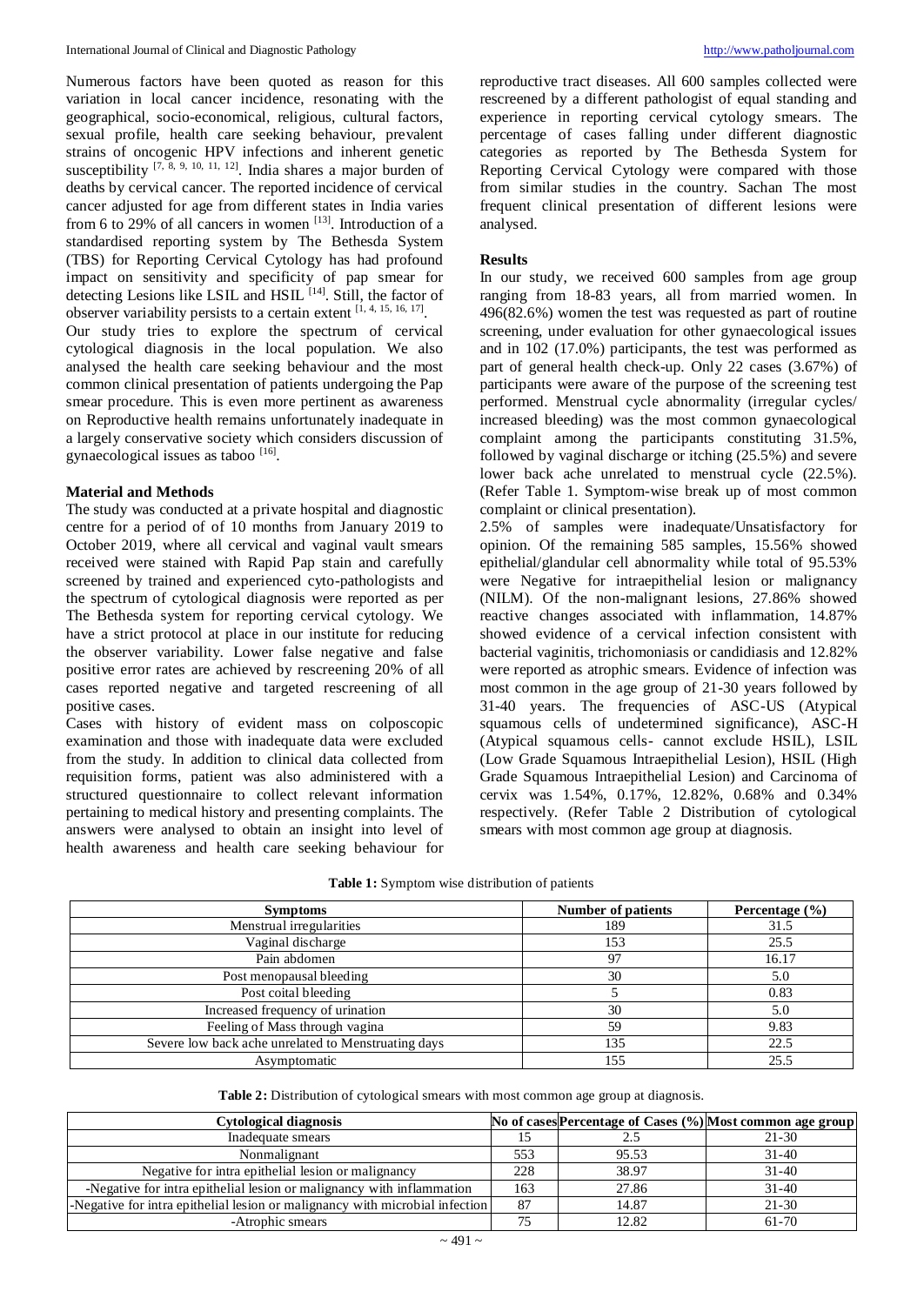| Epithelial cell abnormalities |     | 15.56 |           |
|-------------------------------|-----|-------|-----------|
| <b>ASCUS</b>                  |     | 1.54  | $51 - 60$ |
| ASC-H                         |     | 0.17  | $51 - 60$ |
| <b>LSIL</b>                   |     | 12.82 | $31 - 40$ |
| <b>HSIL</b>                   |     | 0.68  | $41 - 50$ |
| <b>SCC</b>                    |     | 0.34  | $51 - 60$ |
| Total                         | 600 |       |           |

\* ASC-US-Atypical squamous cells of undetermined significance; ASC-H: Atypical squamous cells- cannot exclude HSIL; HSIL: High Grade Squamous Intraepithelial Lesion; LSIL: Low Grade Squamous Intraepithelial Lesion; SCC- Squamous cell carcinoma.

# **Discussion**

Statistics from prominent cancer registries have shown high cervical cancer mortality in India with cervical cancer being the commonest cancer in Indian women [17]. Much saddening is that these deaths are largely preventable given the long latency of the precancerous lesions and the moderate sensitivity of simple Pap smear cytology in picking up of these early lesions. Proactive National health awareness programmes with large scale community screening are proven strategies in reducing cervical cancer mortality [2] . Shankaranarayanan *et al*. in their review article suggest that middle-income developing countries should essentially target high risk groups and follow a realistic approach using highly sensitive tests. Policy makers could learn from lessons from the past failures and experiences of different countries' cytology screening programmes.

Awareness about cervical health was indirectly accessed using questions directed at their understanding of nature of test procedure and their reason for undergoing it. From our study it was evident that all patients underwent the Pap smear testing as part of workup of gynaecological complaints at the advice of a gynaecologist or as part of either general checkup. We conclude that cytology referral by self-request i.e. the number of patients requesting the clinician themselves for a cervical cancer screening test is non-existent. We hence are also of a strong opinion like many other health care providers that at least an opportunistic screening approach should be followed by the vast majority of private medical colleges and private hospitals, until an integrated national policy for mass screening of general population is implemented by the Government of India<sup>[18]</sup>.

The percentage of inadequate smears was comparable to most similar studies <sup>[3, 18, 19]</sup>. Infections are common in younger age group while precancerous lesions are common in the age group of 31-40 and carcinomas are common in older age groups similar to various other studies  $[18, 20]$ . However, the percentage distribution of various cytological lesions from our study showed significant variation when

compared with those of similar studies conducted from various parts of the country and the world. (Refer Table 3: Comparison of percentage of distribution of cytological cases with similar studies). This is all the more pertinent since nation-wise, there exists wide variation in the spectrum of different categories reported from different states and within districts of these states [13, 17]. Coordinated opportunistic screening of smaller cohorts should be undertaken throughout the country by the 542 odd private medical colleges in India and integrated with those of repositories of crucial data like the National Centre for Disease Informatics and Research (NCDIR) which is a permanent unit of the Indian Council of Medical Research. NCDIR corroborates crucial data from cancer registries located in medical colleges/institutions and hospitals throughout India<sup>[20]</sup>. This approach will help ascertain the prevalence of precancerous lesions in a geographically and ethnically pleomorphic country like India and help plan rolling out to large scale population screening programmes. The main limitation in our study was the socioeconomic spectrum of patients attending our private hospital and diagnostic centre may not be representative of the true population status as people belonging to the lower strata prefer government sponsored services. It is this population that has lower reproductive health awareness and in need of proactive screening by Pap smear as pointed out by several studies [6]. The burden of epithelial precursor lesions picked up by pap smear cytology can hence be larger than the findings in our study. Another limitation is correlation with findings from colposcopic visual inspection by acetic acid and HPV DNA testing results. However given the lower specificity and higher cost of setting up of facilities for HPV DNA testing and visual examination by acetic acid, competently conducted cytological testing by Pap smear should be considered as gold standard and can itself significantly help reduce cancer burden  $[3]$ . The wide range of variation in sensitivity has to be addressed by setting up good sample collection practices, processing protocols and by proper training of staff involved.

| <b>Categories</b>                | Our study | Sachan et al. | Kulkarni et al. | Ghosh et al. | Syrjanen et al. |
|----------------------------------|-----------|---------------|-----------------|--------------|-----------------|
| Inadequate                       | 2.5       | 6.42          | 2.57            | 2.3          | $0 - 2$         |
| <b>NILM</b>                      | 94.53     | 91.50         |                 | 99.8         | 93.6-95.7       |
| Normal                           | 38.97     | 48.84         | 11.73           |              |                 |
| Nilm with inflam                 | 27.86     | 42.66         | 73.90           | 15.3         |                 |
| NILM with Infec                  | 14.87     |               | 1.76            | 12.4         |                 |
| Atrophic                         | 12.82     |               | 1.66            | 8.3          |                 |
| Epithelial cell abnormality      | 5.47      | 8.48          | 12.61           | 0.2          | $4.3 - 5.5$     |
| <b>ASCUS</b>                     | 1.54      | 2.90          |                 | 0.1          | $1.5 - 3.8$     |
| $ASC-H$                          | 0.17      |               |                 |              |                 |
| <b>LSIL</b>                      | 2.74      | 5.09          | 7.62            |              | $0.9 - 1.2$     |
| <b>HSIL</b>                      | 0.68      | 0.48          | 4.39            | 0.1          | $0.4 - 1.0$     |
| <b>SCC</b>                       | 0.34      | $\Omega$      | 0.59            |              | $0.1 - 0.3$     |
| Non malignant to malignant ratio | 17.28:1   | 10.79:1       | 6:1             | 499:1        |                 |

**Table 3:** Comparison of percentage of distribution of cytological cases with similar studies.